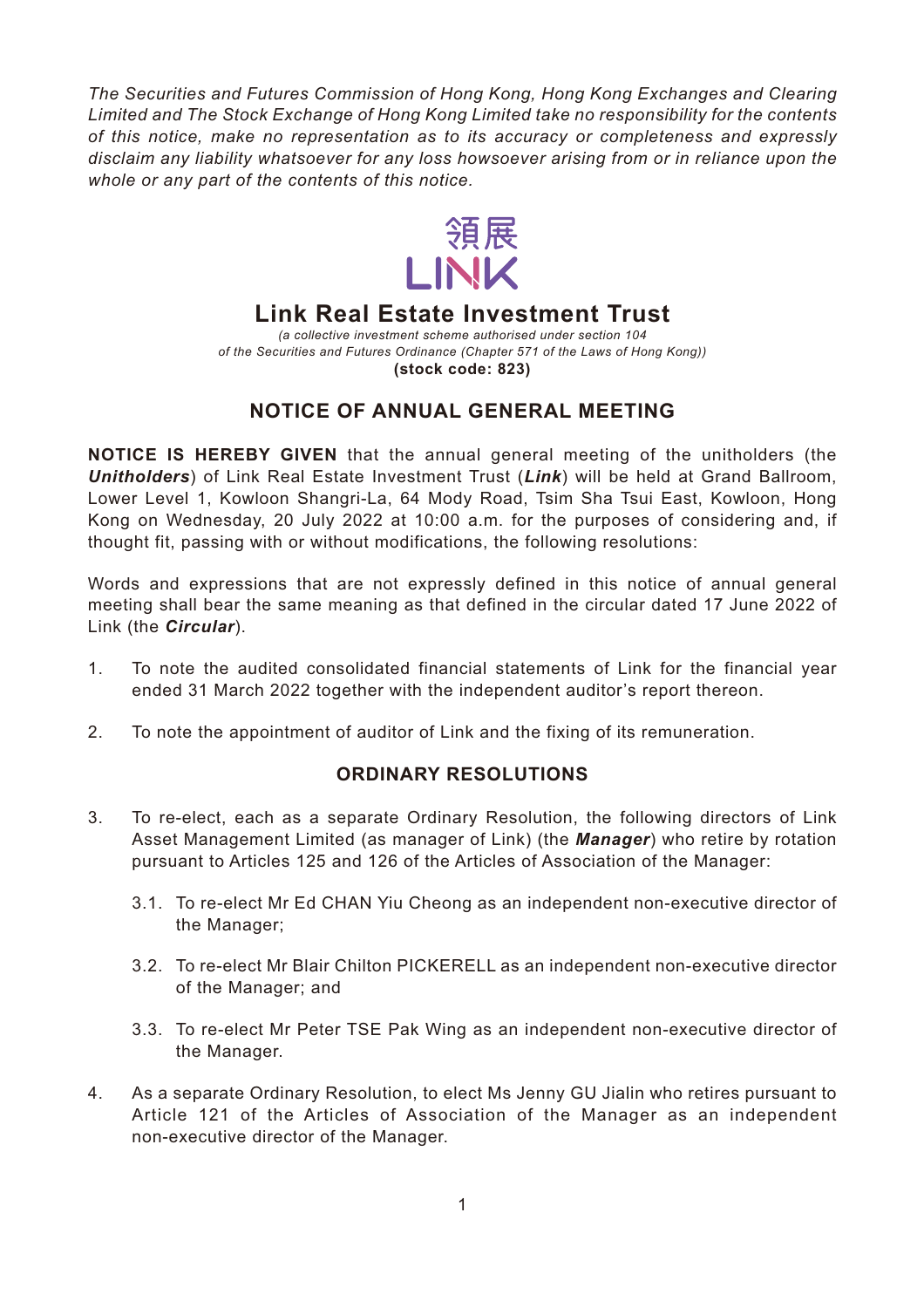5. To consider, and if thought fit, to pass (with or without modifications) the following resolutions as an Ordinary Resolution:

### "**THAT**:

- (A) subject to sub-paragraph (B) of this resolution, the exercise by the Manager during the Relevant Period (as defined below) of all the powers of Link to buy back units of Link (the *Units*) on The Stock Exchange of Hong Kong Limited, subject to and in accordance with the trust deed constituting Link (as amended and supplemented by supplemental deeds from time to time) (the *Trust Deed*), the Code on Real Estate Investment Trusts (the *REIT Code*), the circulars and guidelines issued by the Securities and Futures Commission of Hong Kong from time to time, and applicable laws of Hong Kong, be and is hereby generally and unconditionally approved;
- (B) the aggregate number of Units which may be bought back or agreed to be bought back by Link pursuant to the approval in sub-paragraph (A) of this resolution during the Relevant Period (as defined below) shall not exceed ten per cent. (10%) of the total number of Units in issue as at the date of the passing of this resolution, and the authority pursuant to sub-paragraph (A) of this resolution shall be limited accordingly; and
- (C) for the purpose of this resolution, *Relevant Period* means the period from the date of the passing of this resolution until whichever is the earliest of:
	- (i) the conclusion of the next annual general meeting of Unitholders following the passing of this resolution; or
	- (ii) the expiration of the period within which the next annual general meeting of Unitholders as referred to in (i) above is required to be held by the Trust Deed, the REIT Code or any applicable laws; or
	- (iii) the revocation or variation of the authority given under this resolution by the passing of an ordinary resolution of Unitholders in a general meeting of Link."

By order of the Board **Link Asset Management Limited (as manager of Link Real Estate Investment Trust) Kenneth Tai Lun WONG** *Company Secretary*

Hong Kong, 17 June 2022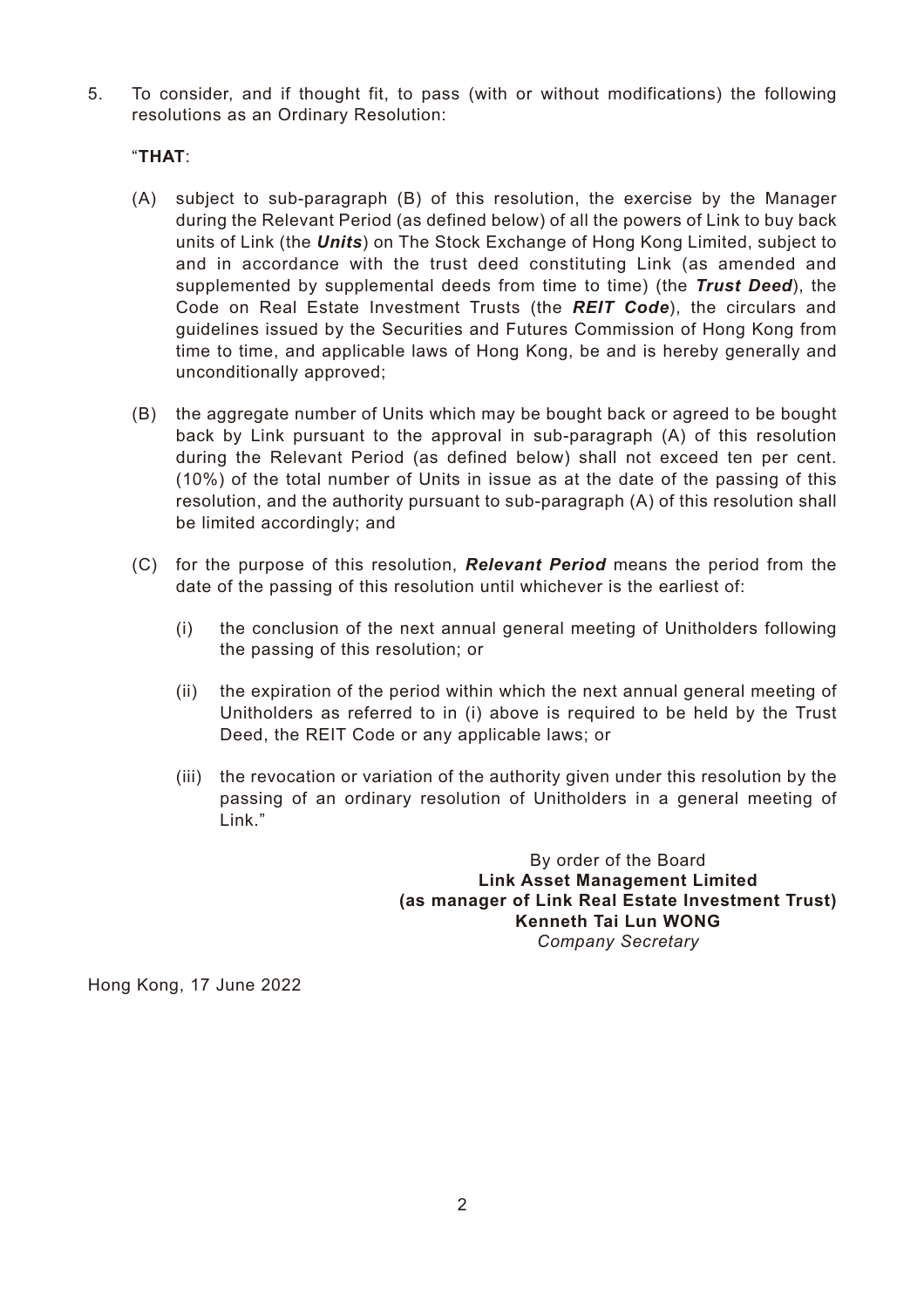#### *Notes:*

(a) To safeguard the health and safety of Unitholders and to prevent the spreading of Coronavirus (*COVID*), the following precautionary and security measures will be implemented at the above-mentioned annual general meeting of Link (the *2022 AGM*): (1) Prior online registration will be required should you wish to attend the 2022 AGM in person; (2) There will be compulsory body temperature screenings/checks for all attendees; (3) Attendees will be required to (a) submit a health declaration form (a copy of the form is enclosed with the Circular), (b) scan the "LeaveHomeSafe" venue QR code and (c) comply with the requirements of the "Vaccine Pass Direction"#; (4) Face masks must be worn at all times; (5) Attendees who are subject to health quarantine prescribed by the HKSAR Government will not be admitted; (6) Each attendee will be assigned to a designated seating area at the time of entrance to ensure social distancing; (7) No refreshments or drinks will be provided; and (8) No souvenirs will be provided. Security measures including, but not limited to bag checks, may be implemented at the Manager's discretion. Attendees who do not comply with either the precautionary or security measures above may be denied entry to the 2022 AGM venue, at the absolute discretion of the Manager and/or as permitted by law.

These precautionary and security measures take time to complete. Unitholders are advised to arrive earlier in order to enter the meeting venue on time. **The Manager reminds attendees that they should carefully consider the risks of attending the 2022 AGM, taking into account their own personal circumstances.** The Manager will keep the evolving COVID situation under review and may implement additional measures which it will announce closer to the date of the 2022 AGM.

- # "Vaccine Pass Direction" is defined under the Prevention and Control of Disease (Vaccine Pass) Regulation (Cap. 599L of the Laws of Hong Kong).
- (b) For the purpose of ascertaining Unitholders' right to attend the 2022 AGM, the register of Unitholders will be closed from Friday, 15 July 2022 to Wednesday, 20 July 2022, both days inclusive, during which period no transfer of Units will be registered. In order for Unitholders to be eligible to attend and vote at the 2022 AGM, all transfer documents accompanied by the relevant Unit certificates must be lodged with the unit registrar of Link, Computershare Hong Kong Investor Services Limited, at Shops 1712-1716, 17th Floor, Hopewell Centre, 183 Queen's Road East, Wanchai, Hong Kong, for registration not later than 4:30 p.m. on Thursday, 14 July 2022.
- (c) Any Unitholder entitled to attend and vote at the 2022 AGM is entitled to appoint one proxy or two separate proxies to attend and vote on poll in his/her stead. A proxy need not be a Unitholder. If more than one proxy is appointed, the relevant proxy form(s) must specify the number of Units in respect of which each such proxy is appointed. In light of COVID, Unitholders are encouraged to appoint the chairman of the 2022 AGM as his/her proxy to vote on the resolutions, instead of attending the above meeting in person.
- (d) In the case of joint Unitholders, the vote of the senior who tenders a vote, whether in person or by proxy, shall be accepted to the exclusion of the votes of the other joint Unitholders and for this purpose, seniority shall be determined by the order in which the names of the joint Unitholders stand in the register of Unitholders in respect of the relevant Unit.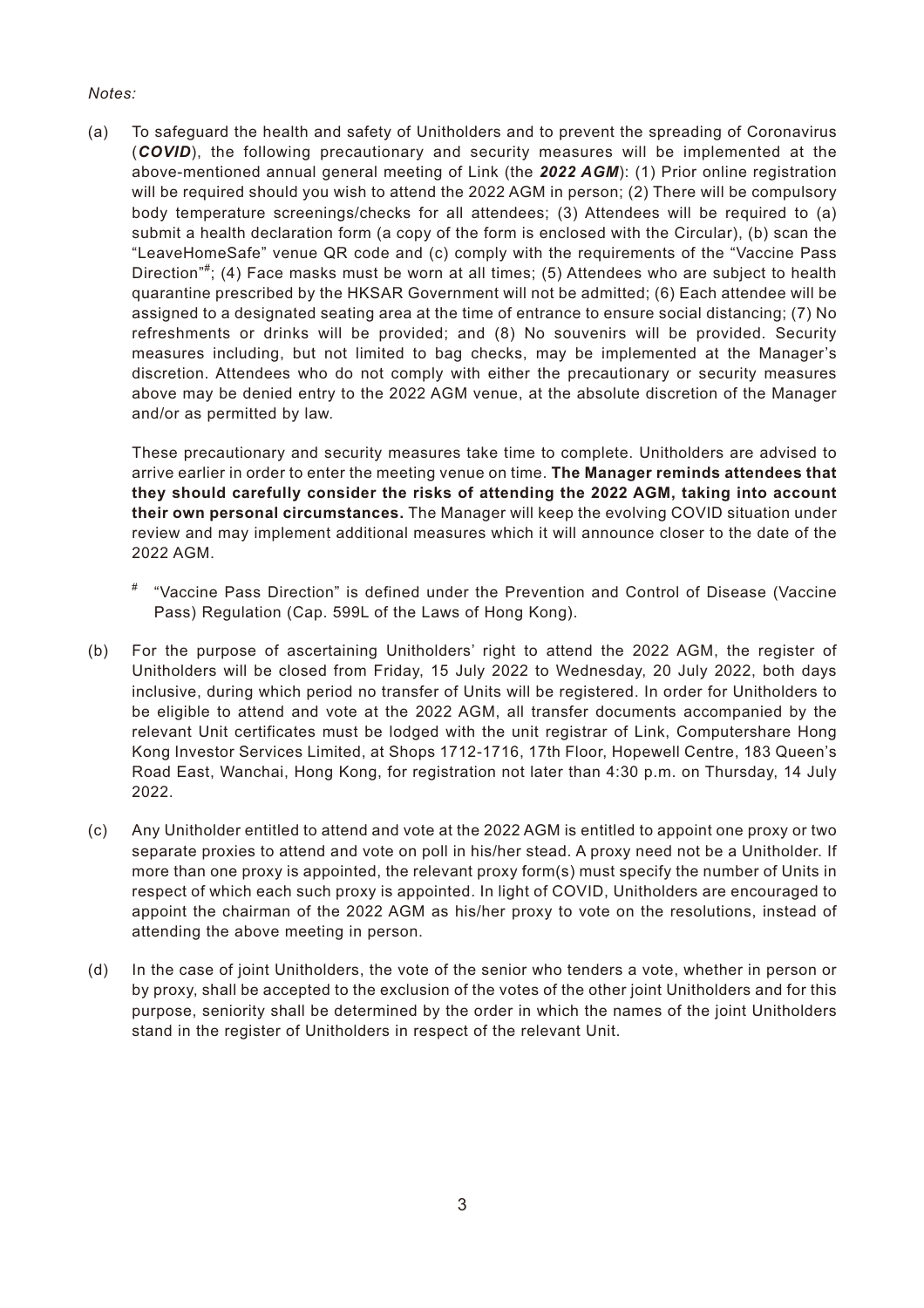- (e) In order to be valid, the instrument appointing a proxy, together with any power of attorney or other authority, if any, under which it is signed or a notarially certified copy of such power of attorney or other authority, if any, must be lodged with the unit registrar of Link, Computershare Hong Kong Investor Services Limited, at 17M Floor, Hopewell Centre, 183 Queen's Road East, Wanchai, Hong Kong not less than 48 hours before the time appointed for holding the 2022 AGM or any adjournment thereof.
- (f) Unitholders not attending the 2022 AGM in person may view a live webcast of the 2022 AGM proceedings through linkreit.com/en/agm/webcast. The webcast will be open for Unitholders to log in approximately 10 minutes prior to the commencement of the 2022 AGM and can be accessed from any location with access to the internet with a smart phone, tablet device or computer. Registered Unitholders will receive the designated login name and password from the Manager on or about 17 June 2022.

Non-registered Unitholders who wish to view a live webcast of the 2022 AGM proceedings should (1) contact and instruct their banks, brokers, custodians, nominees or HKSCC Nominees Limited through which their Units are held (together, *Intermediary*) to appoint themselves as proxy or corporate representative to attend the 2022 AGM and (2) provide their e-mail addresses to their Intermediary before the time limit required by the relevant Intermediary. Details regarding the 2022 AGM arrangements including login details for the webcast will then be sent by the unit registrar of Link to the e-mail addresses of the Non-registered Unitholders provided by the Intermediary.

Please keep the login name and password in safe custody for use on the day of the 2022 AGM and do not disclose it to any other person. **The use of login name and password is strictly limited to Unitholders and Link reserves the right to take any prosecutive actions on any misuse of the login name and password and/or unauthorised access to the webcast.** In this regard, Link will also be posting a user guide for the webcast on Link's corporate website at linkreit.com on Wednesday, 6 July 2022.

- (g) Registered Unitholders will not be able to raise questions online during the webcast. Questions can be sent by email from Tuesday, 12 July 2022 (9:00 a.m.) to Thursday, 14 July 2022 (6:00 p.m.) to 2022AGM@linkreit.com. The required login name for Registered Unitholders to submit questions has been provided in the letter to the Registered Unitholders dated 17 June 2022.
- (h) With regard to agenda no. 3 and no. 4, biographies of the four retiring directors offering themselves for election or re-election at the 2022 AGM are set out in Appendix I to the Circular.
- (i) With regard to agenda no. 5, an explanatory statement providing further information on the proposed grant of the general mandate to buy back Units is set out in Appendix II to the Circular.
- (j) The voting on all the proposed resolutions as set out in this notice will be taken by poll at the 2022 AGM.
- (k) If a Typhoon Signal No. 8 (or above) or a Black Rainstorm Warning is hoisted or remains hoisted on or after 6:00 a.m. on the date of the 2022 AGM, the meeting will be postponed or adjourned. Link will post an announcement on Hong Kong Exchanges and Clearing Limited's website (www.hkexnews.hk) and Link's corporate website (linkreit.com) to notify Unitholders of the date, time and place of the rescheduled meeting.

The 2022 AGM will be held as scheduled if an Amber or a Red Rainstorm Warning Signal is in force. Unitholders should decide independently whether they would attend the meeting under bad weather condition bearing in mind their own situations.